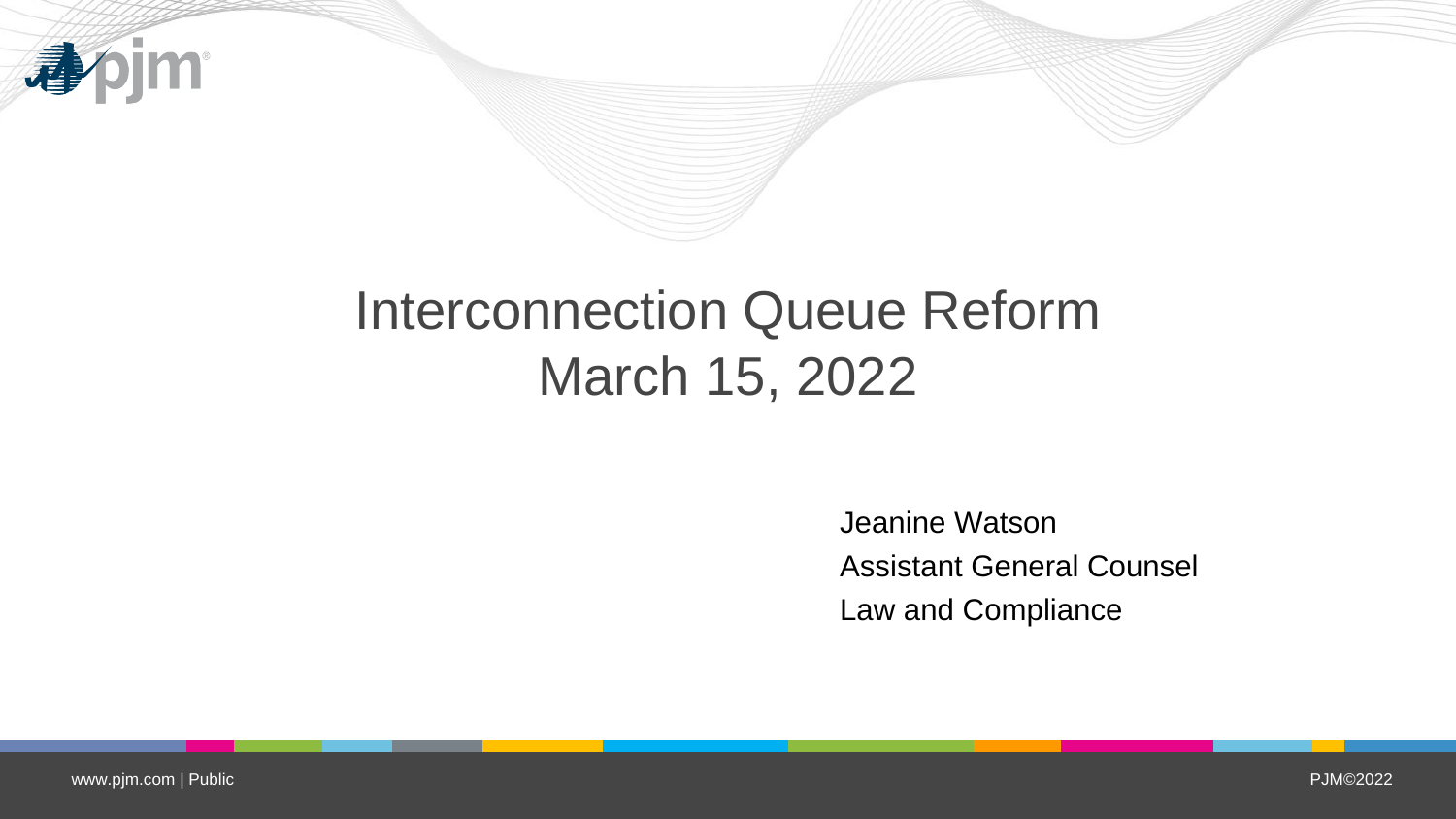

- This presentation focuses on the draft Tariff language for PJM's transition to its new Interconnection Process (Cycle/Phase)
- The Transition rules were created in the IPRTF and endorsed by the PC in February 2022
	- The PC endorsed the new Interconnection Process on January 11, 2022, with 274 Members voting in favor; and endorsed the Transition Process on February 8, 2022, with 218 Members in favor
- PJM cannot consider alternate proposals at this meeting
	- Alternate proposals can be considered at the March MRC or during the Interconnection Subcommittee after its inception this summer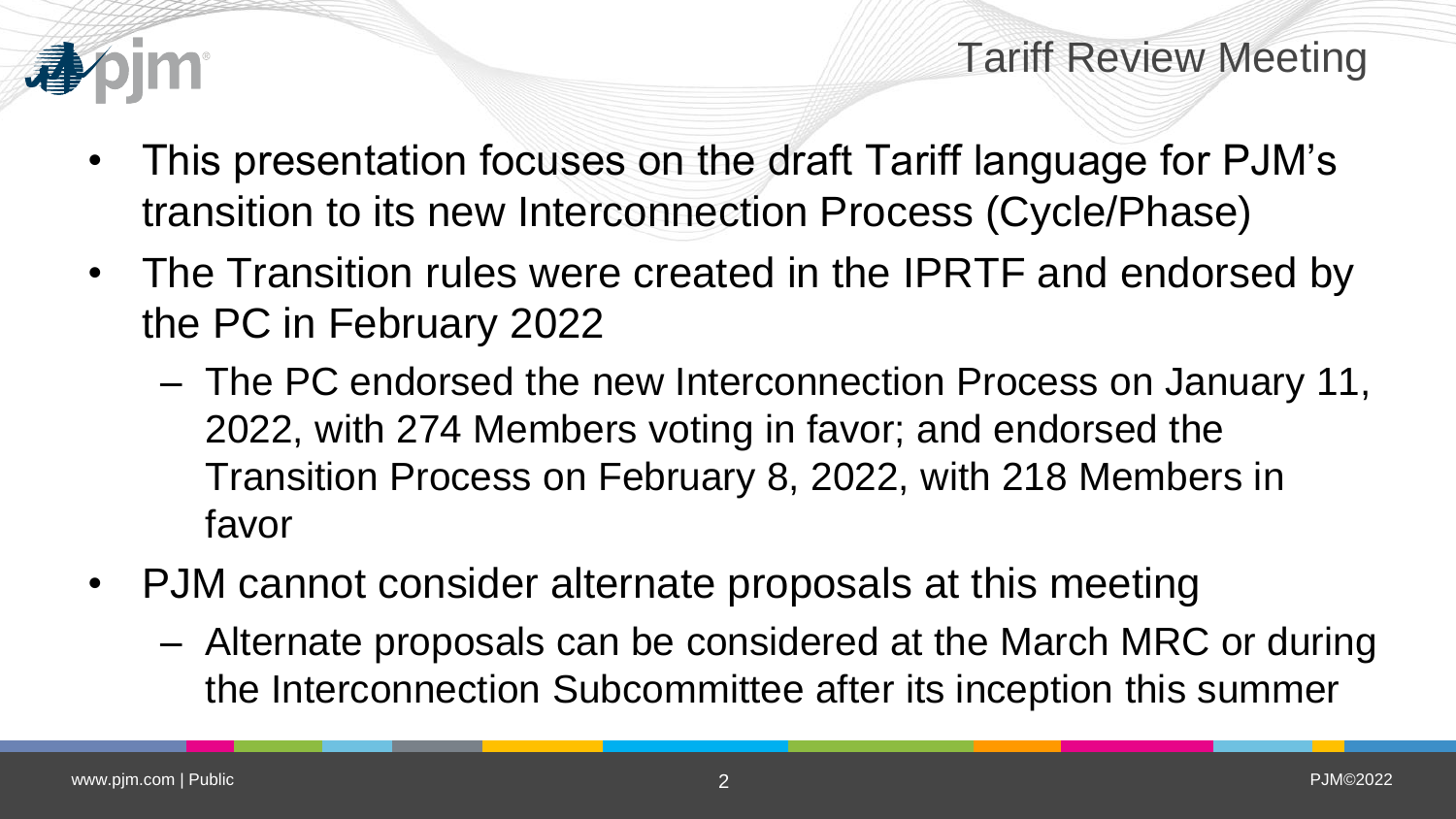

### Proposed Tariff Structure Overview

- The PJM IPRTF team has been making proposed modifications to the existing Tariff Parts II, III, IV and VI language, as well as adding new Parts VII, VIII and IX to the Tariff
	- Parts II and III Deleted penalty provisions; reporting requirements carried forward
	- Parts IV and VI sunset language and Tariff metadata cleanup (for web Tariff)
	- New Tariff Part VII Transition rules to Cycle approach
	- New Tariff Part VIII New Cycle rules
	- New Tariff Part IX All interconnection related agreements
- New rules are a mix of new and existing rules with tweaks to meet the Cycle process concepts. Some legacy clean-up issues have also been addressed (e.g., the bulk of agreements in new Part IX)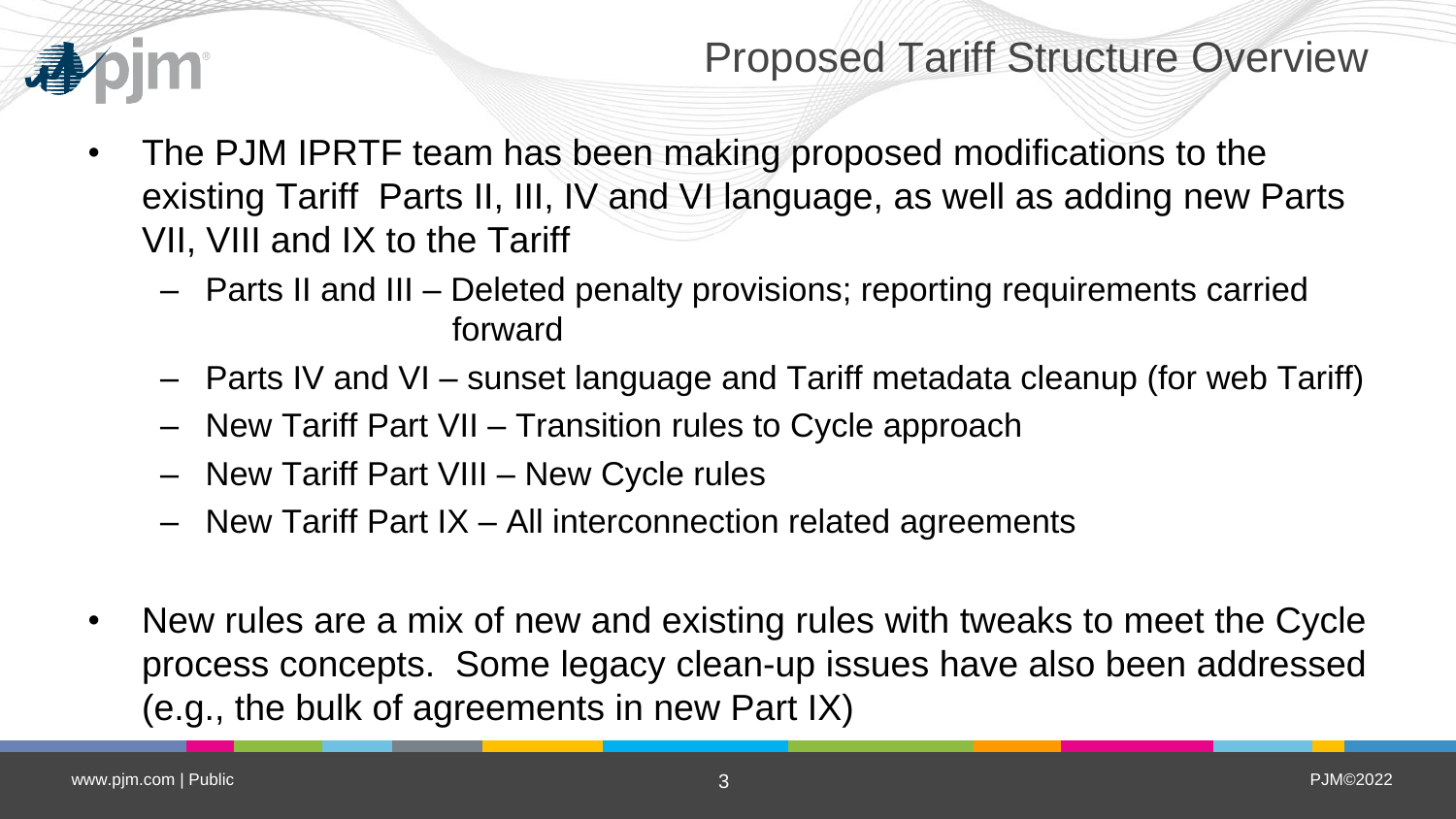Tariff Review Meeting and Further Endorsement Schedule

- We started to review this language in the IPRTF last Friday. There is one more scheduled IPRTF meetings:
	- March 31 Clean up to existing Tariff Parts IV and VI
	- Additional meetings may be scheduled in early April as needed
- Key next steps
	- March 23 MRC First read of new Cycle and transition rules
	- April 27 MRC and MC: Same day vote on new Cycle and transition rules
	- May 31 Targeted filings with the Commission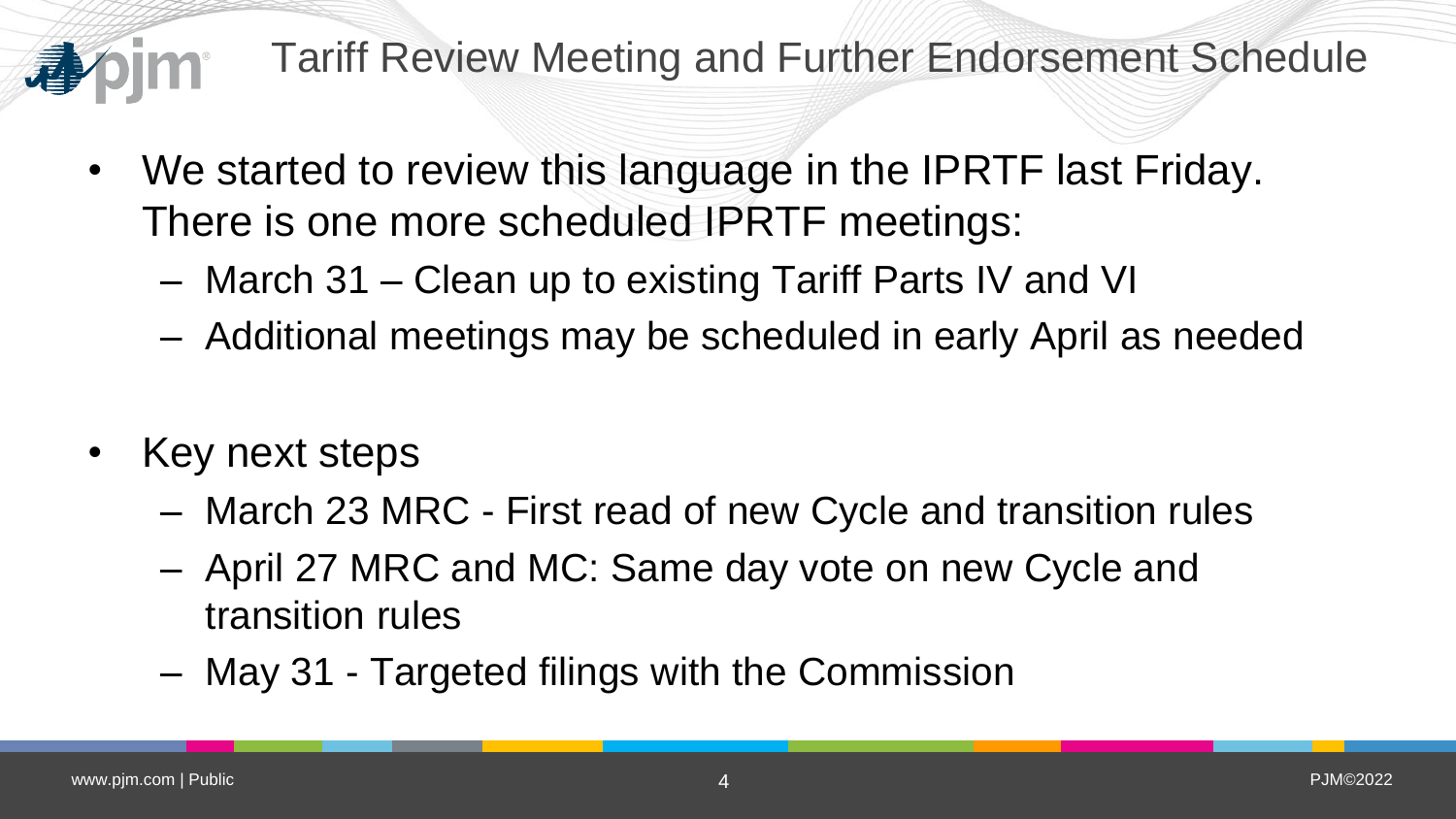

#### PJM Transition Option

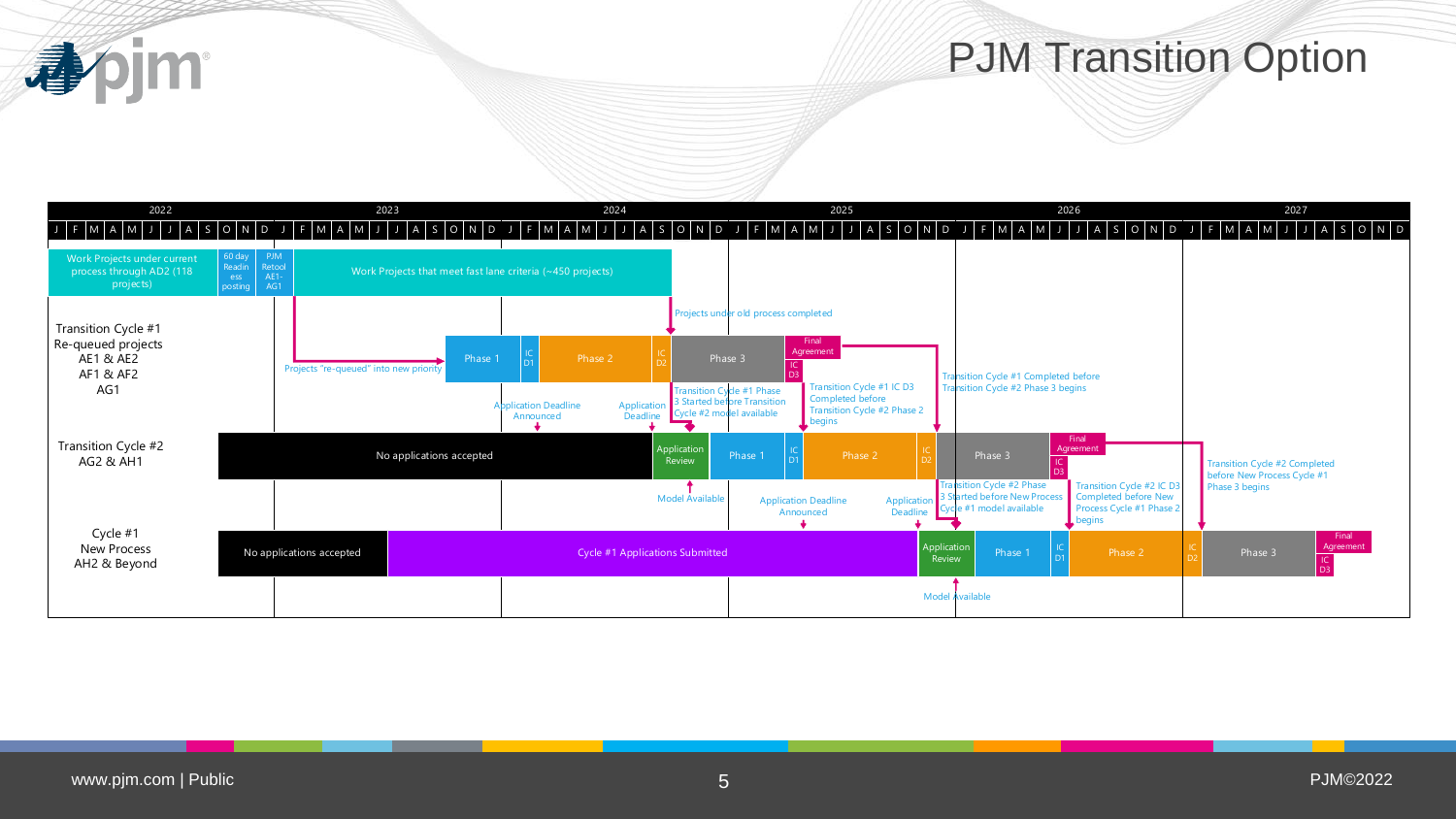## PJM Transition Option

- PJM Transition Option Highlights
	- Assuming an effective date of Oct. 1, 2022, PJM expects to complete queues through the end of AD2 under existing process
		- Projects that received a final ISA/WMPA for execution or have a signed final agreement will not be subject to the transition
- As of transition date, all AE1-AG1 projects will have 60 days to post \$4K/MW Readiness Deposit and demonstrate site control for one year term
	- Projects that meet this requirement will be retooled to determine shared network upgrade impacts
	- Projects that are the first to cause a network upgrade or have cost allocation eligibility to a network upgrade for load flow and short circuit violations that are less than or equal to \$5 Million will enter fast lane
		- Fast lane projects Facilities Study and ISA/CSA under existing cost allocation rules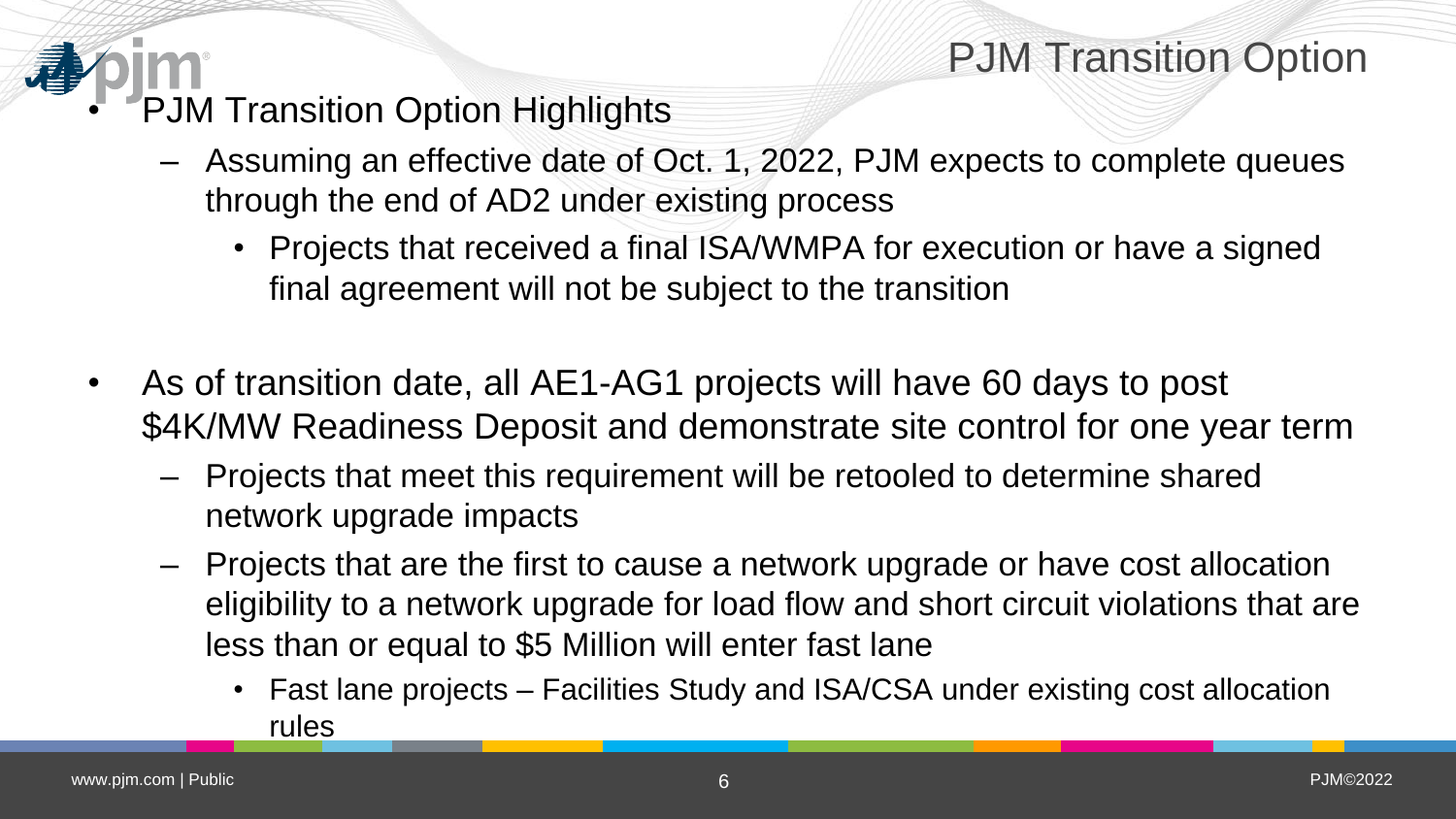

- Projects that are the first to cause a network upgrade or have cost allocation eligibility to a network upgrade for load flow and short circuit violations that are greater than \$5 Million will be processed in Transition Cycle #1
- AG2 and AH1 queues will be processed as Transition Cycle #2
- All projects that have not been studied (AH2 and beyond) will be maintained and asked to submit changes to their application under the new Cycle/Phase interconnection rules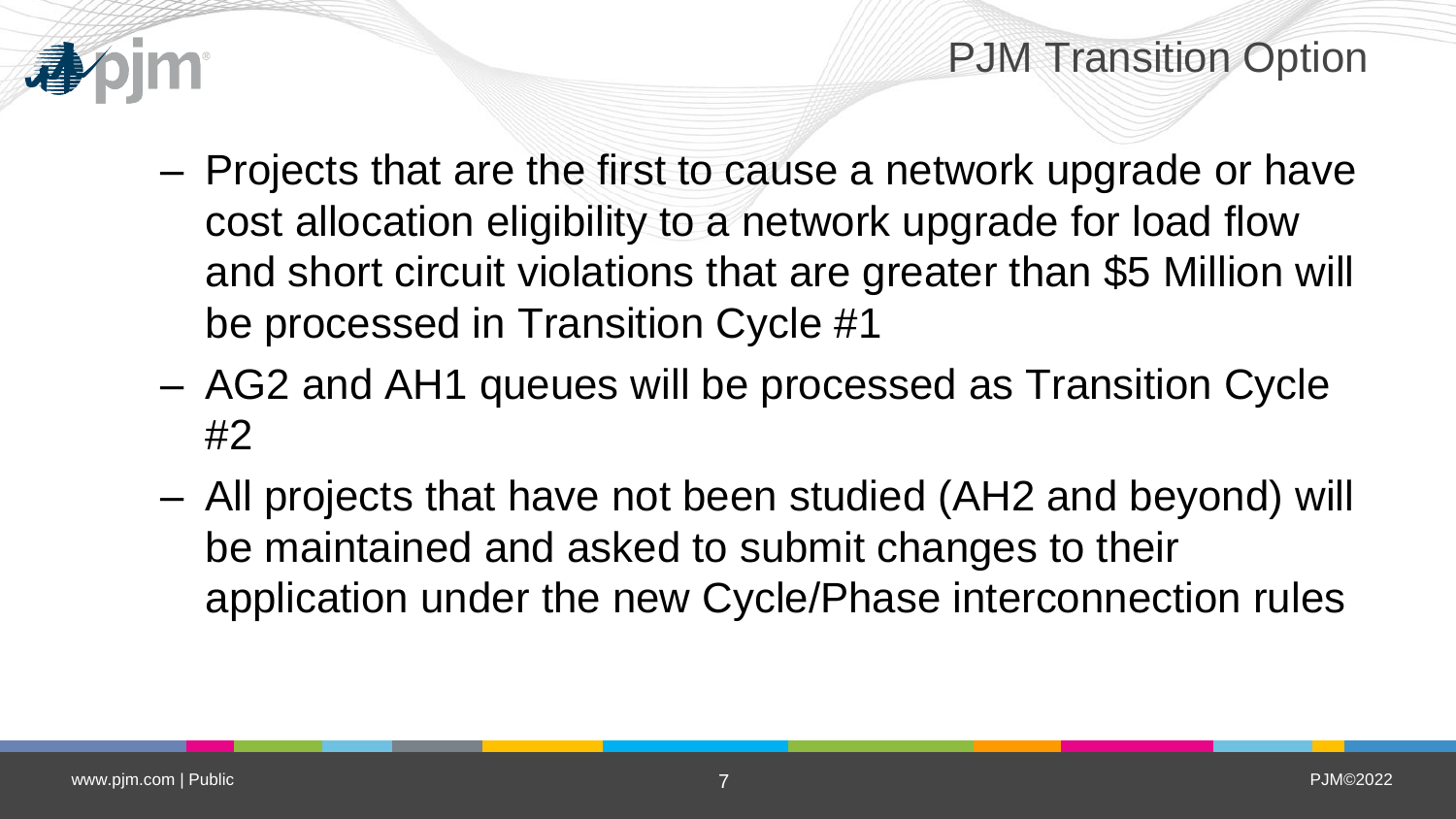

# New Request Types vs. Existing Tariff

|                                   | <b>Generation Interconnection</b><br><b>Request</b>                                   | <b>Transmission Interconnection</b><br><b>Request</b>                                                                 | <b>Transmission Service</b>                                            | <b>Upgrade Request</b>                                                                                             |
|-----------------------------------|---------------------------------------------------------------------------------------|-----------------------------------------------------------------------------------------------------------------------|------------------------------------------------------------------------|--------------------------------------------------------------------------------------------------------------------|
| Project Type<br>Description       | Standard generation project                                                           | <b>Controllable Merchant</b><br>Transmission connecting to<br>another Control Area or Non-<br>controllable facilities | Long Term Firm Transmission<br>Service                                 | Section 7.8 requests or<br><b>Merchant Network Upgrade</b>                                                         |
| Developer Type                    | <b>Generation Project Developer</b><br>(old - Generation<br>Interconnection Customer) | <b>Transmission Project Developer</b><br>(old - Transmission<br>Interconnection Customer)                             | <b>Eligible Customer</b>                                               | <b>Upgrade Customer</b>                                                                                            |
| Process Type                      | Cycle Process (old - New<br>Services Queue)                                           | Cycle Process (old - New<br>Services Queue)                                                                           | Cycle Process (old - New<br>Services Queue)                            | Upgrade Process (old - New<br>Services Queue)                                                                      |
| Agreements                        | GIA/CSA/MPCSA/NUFA<br>(old - ISA/ICSA/NUFA)                                           | GIA/CSA/MPCSA/NUFA<br>(old - ISA/ICSA/NUFA)                                                                           | TSA/NITSA/CSA/NUFA (old -<br>TSA/NITSA/UCSA/NUFA)                      | <b>UCSA</b>                                                                                                        |
| <b>Network</b><br><b>Upgrades</b> | <b>Customer Funded Network</b><br>Upgrades, Interconnection<br><b>Facilities</b>      | <b>Customer Funded Network</b><br>Upgrades, Interconnection<br><b>Facilities</b>                                      | <b>Customer Funded Upgrades</b>                                        | <b>Customer Funded</b><br><b>Upgrade/Merchant Network</b><br><b>Upgrades</b>                                       |
| <b>Rights</b>                     | <b>MFO/CIR</b>                                                                        | <b>TIR/TWR or ICTR/IARR/IDR</b>                                                                                       | <b>Transmission Service</b>                                            | <b>ICTR/IARR/IDR</b>                                                                                               |
| Application                       | <b>Application Study Agreement</b><br>$\left($ old $-$ Att. N, Y, BB $\right)$        | <b>Application Study Agreement</b><br>$\left($ old – Att. S $\right)$                                                 | <b>Application Study Agreement</b><br>$\left($ old – Att. PP $\right)$ | <b>Upgrade Combined System</b><br><b>Impact &amp; Facilities Study</b><br>Application Agreement (old - Att.<br>EE) |